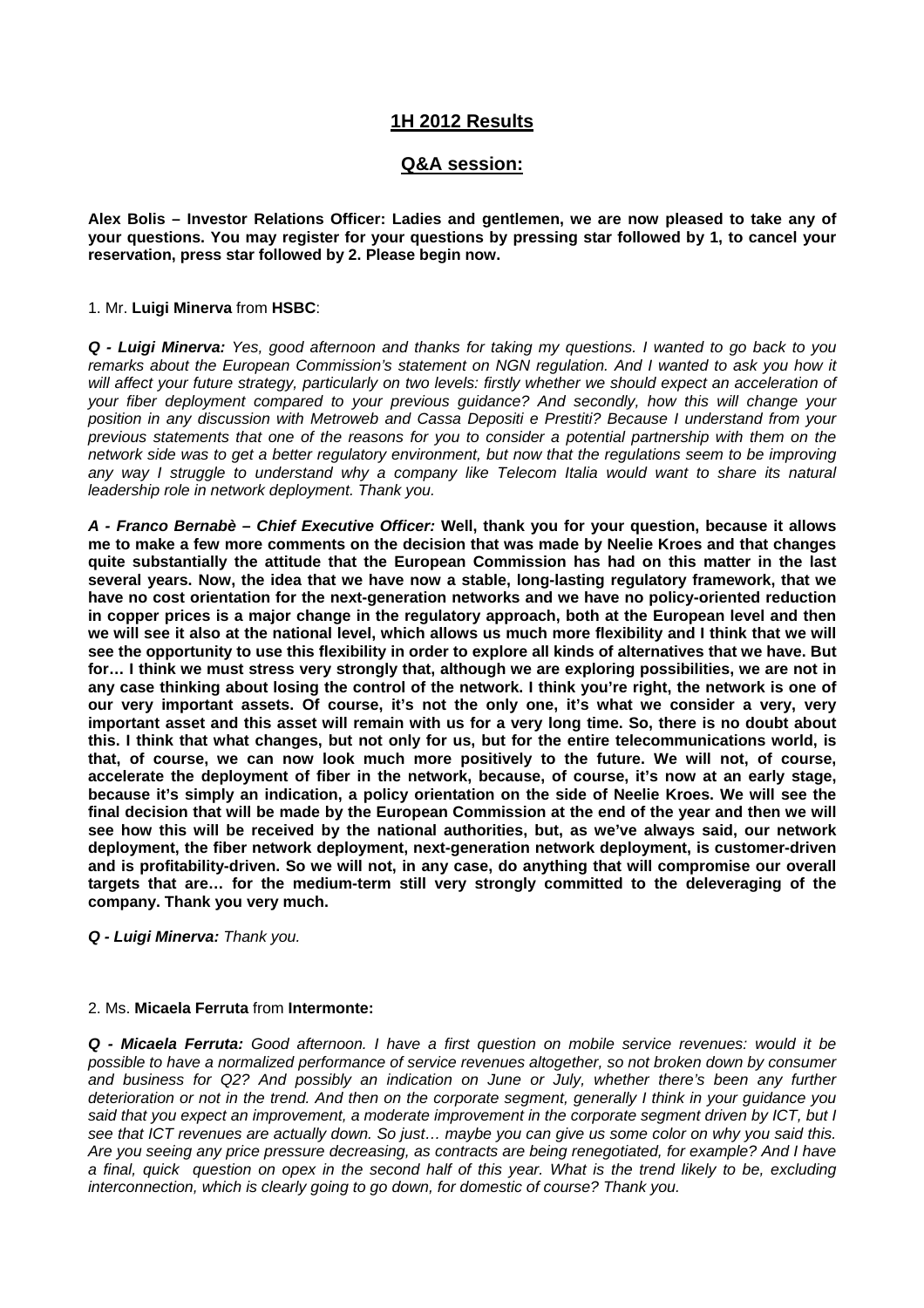*A - Franco Bernabè – Chief Executive Officer:* **Sorry, Micaela, could you repeat the very last question?** 

*Q - Micaela Ferruta: The very last question is…* 

*A - Franco Bernabè – Chief Executive Officer:* **The very last one. Sorry.** 

*Q - Micaela Ferruta: Yes. Domestic opex trends in the second half of the year, but excluding interconnection, which I expect to be down, clearly, because of the MTR cuts.* 

*A - Stefano De Angelis – Group Controller:* **Okay. First of all, if I give a look to the revenue trend without splitting by segment, do you ask me splitting or not splitting? Not splitting. It would have been service revenues mobile -5.7% in Q1 and -6.2 in Q2, given the fact that the impact is mostly on consumer and much less on the corporate. Second, your question on ICT: ICT in Q2 was up, it was not down, and slightly up, but up. The reason is that in Q1 most of the traditional services, the relatively more traditional services included in ICT, were submitted to a renegotiation process by the customers which tends to impact fully on the quarter and on the full year and during the rest of the year we continued to aggregate new contracts. Another reason is that we have to be careful looking at the part of the ICT that were sales and the part of the ICT was represented by services. In the sales we are much more prudent, because margins are much lower, and so we don't want to finance for the full… for the sole negotiation of equipment. Then, last part is on opex: there is a chart in the presentation, at the very end. You will see the progression on handsets, marketing and commercial, industrial, so there is a… the full split, not only taking away the interconnection, but splitting all the rest. So I think it's quite self-explanatory if you give a look to the annexes. Thank you.** 

*Q - Micaela Ferruta: Thank you. I was also asking about mobile service revenues in June and July, just to understand whether there was a deterioration in the first...* 

*A - Stefano De Angelis – Group Controller:* **Of course July is not something we disclose. I would say that July is almost in line with June. The most interesting element… of course, keep in mind that in July we have we had a massive cut in MTR, but I think that this summer the most important part is that especially one operator is much more aggressive than in the recent past. And we think that this is something that has to be considered in the rest of the year if we recover to some more rational behavior or if we are entering in a new phase. I think, given the macro situation, being rational is in the interest of the whole industry. Thank you.** 

*Q - Micaela Ferruta: Thank you.* 

*A - Franco Bernabè – Chief Executive Officer:* **Next question, please?** 

3. Mr. **Georgios Ierodiaconou** from **Citigroup London:** 

*Q - Georgios Ierodiaconou: Yes, good afternoon. I have two questions. The first one is a follow-up on your comments about the European Commission; they have provided assurances that there's no downside risk to the unbundling fees, but in the past AGCOM was setting the fact that access lines were declining, the ongoing increases in unbundling fees in Italy. How can we look at your future returns on the operated access network in an environment where access lines continue to come down yet the unbundling fee remains stable? Are there any other ways you could offset that? And my second question is on network sharing in mobile: in the past couple of months we've seen a couple of active and network sharing agreements, most notably in the UK, and I wanted to get your view on active sharing and whether there are any barriers that prevent you from duplicating this model in Italy. Thank you.* 

*A - Franco Bernabè – Chief Executive Officer:* **Well, on the first… okay, Marco will answer the second then I will… okay.** 

*A - Marco Patuano – Chief Operating Officer:* **Let me… let me touch on the first one. You are right when you say that there are lines going down, but what we see today in the market is that the lines that have been cancelled are the low-value lines. What do I mean with low-value lines? They are lines without broadband. So why is it so important that broadband… that the regulation for broadband is this new one? Because today we saw in the Italian market several retail offers that have been so aggressive that we think that an overall regulatory environment that sustains or that says clearly that**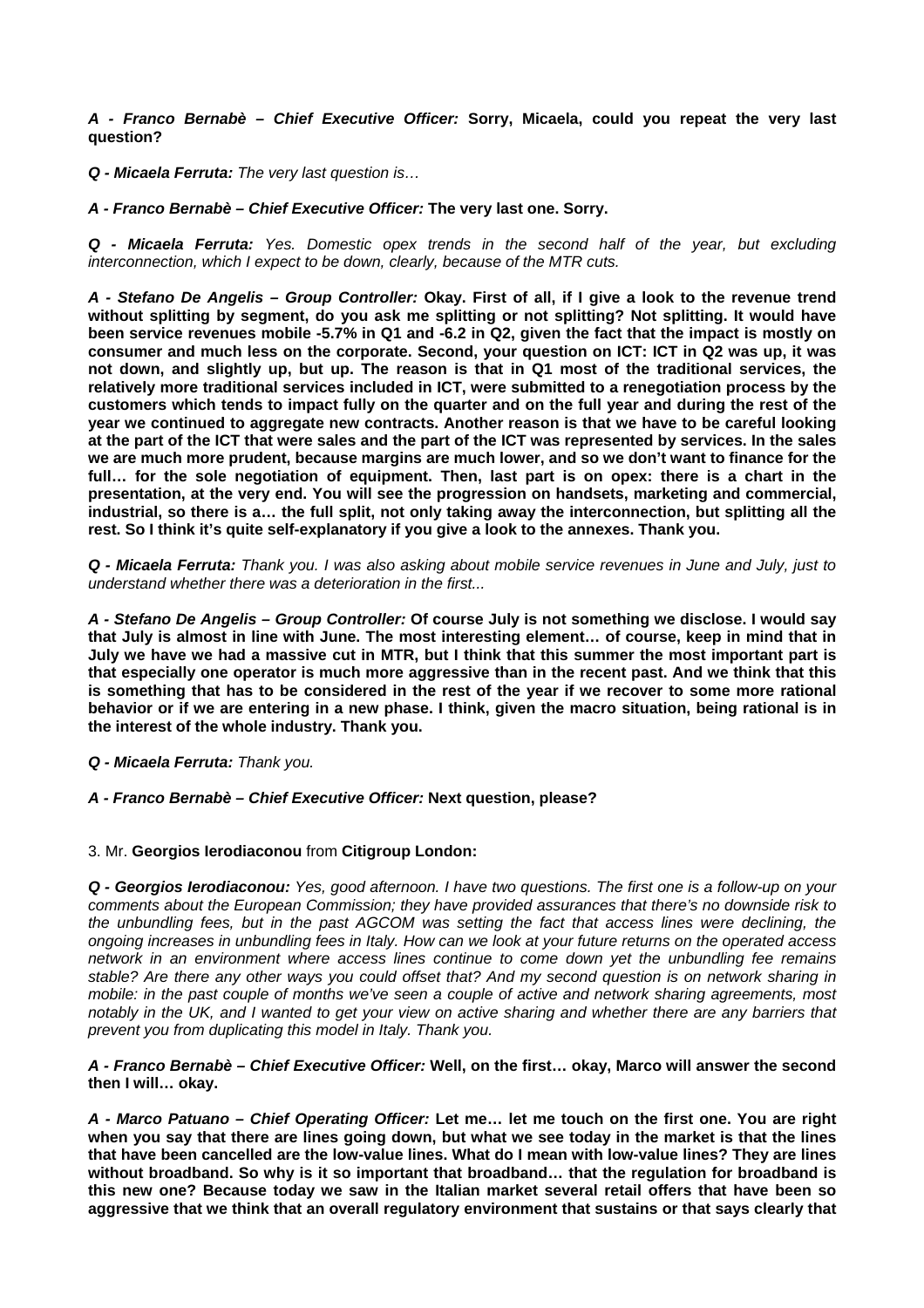**there is no way for further discounts on wholesale prices will drive the retail price to a more rational behavior. So, this is the reason why on the traditional ADSL I think that the whole market will benefit and with a correct pricing of ADSL you can correctly price also the NGN. So if you don't price correctly the 10 mega or the 20 mega, it's very hard to also price correctly the 30 mega or the 50 mega or the 100 mega. So, it's extremely important to be rational on this. Thank you. And the second I'll leave to Franco.** 

*A - Marco Patuano – Chief Operating Officer:* **Network sharing on mobile: well, I… Marco again. Today we are not looking for network sharing in Italy. I think that what prevents mostly these kinds of exercises is the fact that we have a very strict regulation in terms of electromagnetic regulation. We are, of course, sharing sites. We want to share more sites. Sharing sites drives down the cost, the overall industrial cost of the network. But today we think that it's very hard to reach an agreement on a more robust network sharing in the mobile. So, we, for the time being, are not looking at it.** 

# *Q - Georgios Ierodiaconou: Thank you.*

# *A - Franco Bernabè – Chief Executive Officer:* **Next question, please?**

# 4. Mr. **Mathieu Robillard** from **BNP Paribas:**

*Q - Mathieu Robillard: Sorry, yes, hi. Good afternoon. Thank you very much. First question on wholesale prices: I think you said in the past that you were expecting wholesale prices or at least a framework for determining also prices to be communicated by the regulator around Q3 of this year. Is it still the timetable that you're expecting? Or has it changed with the recent EC comments? Could it be delayed? And second with regards to Brazil: you've announced that Mr. Mangoni is now managing the Latin American division. Should we understand that he will be directly managing TIM Brasil or are you still in the process of looking for a CEO for TIM Brasil? Thank you.* 

*A - Franco Bernabè – Chief Executive Officer:* **On the wholesale price let me also add a comment on the previous questions… on the previous question: I think that what the Italian regulator… the approach of the Italian regulator in the past was very rational and I think that, as you know, we have been the only or one of the few operators that have had their unbundling prices increased in the last few years and the rationale for this policy has been now also shared by the European Commission. I think that behind the thinking of the European Commission there is also a lot of work that has been done by the Italian regulator. So I think that this will continue to be… to set the pace for the decisions of the Italian regulator. Now, of course, they've just been sworn into office and they'll decide their own agenda, but I think that it will follow very closely the thinking of the regulator so far. So we will see no major changes. On the second question on Mangoni, Mangoni will oversee and supervise the Latin American operations and I think that, as concerns TIM Brasil, he will stay as long as is needed in order to fix the problems that we have encountered recently, and then he will manage the overall operations. Thank you very much. Next question, please?** 

# 5. Mr. **Nick Lyall** from **UBS**:

*Q - Nick Lyall: Hello. I had two questions, please. On TIM first. Could I ask how are operators approaching the termination rate cuts with retail prices? Have you seen operators moving to cut retail? Or do you think they are going to keep retail prices higher despite the termination rate cut in mobile? And then secondly, could you talk a little bit about why data ARPU slowed significantly in this second quarter? And the final one*  was: I think Marco you mentioned so far in July you hadn't seen a big change to TIM trends, but is the same *true effects as the property tax so far made no change to fixed trends in July as well? Thank you.* 

*A - Marco Patuano – Chief Operating Officer:* **Okay. Let me start with MTR first. I think that the major change will be a substantial move from a pay-per-minute offer, or a community offer, to a bundle offer. I think that the on-net/off-net pricing strategy will become less and less valuable and more attractive… a sort of any-direction tariff plan that will allow the customer to call on-net or off-net without any difference. We are already moving our offer into this direction. I think that, at the same time, it is also quite important the change in sms termination rates. Also this will work in the same manner: so, more bundles and the bundle will also help to keep these kinds of revenues without cannibalization from data mainly on messaging but also on… increasingly on voice. So I think that**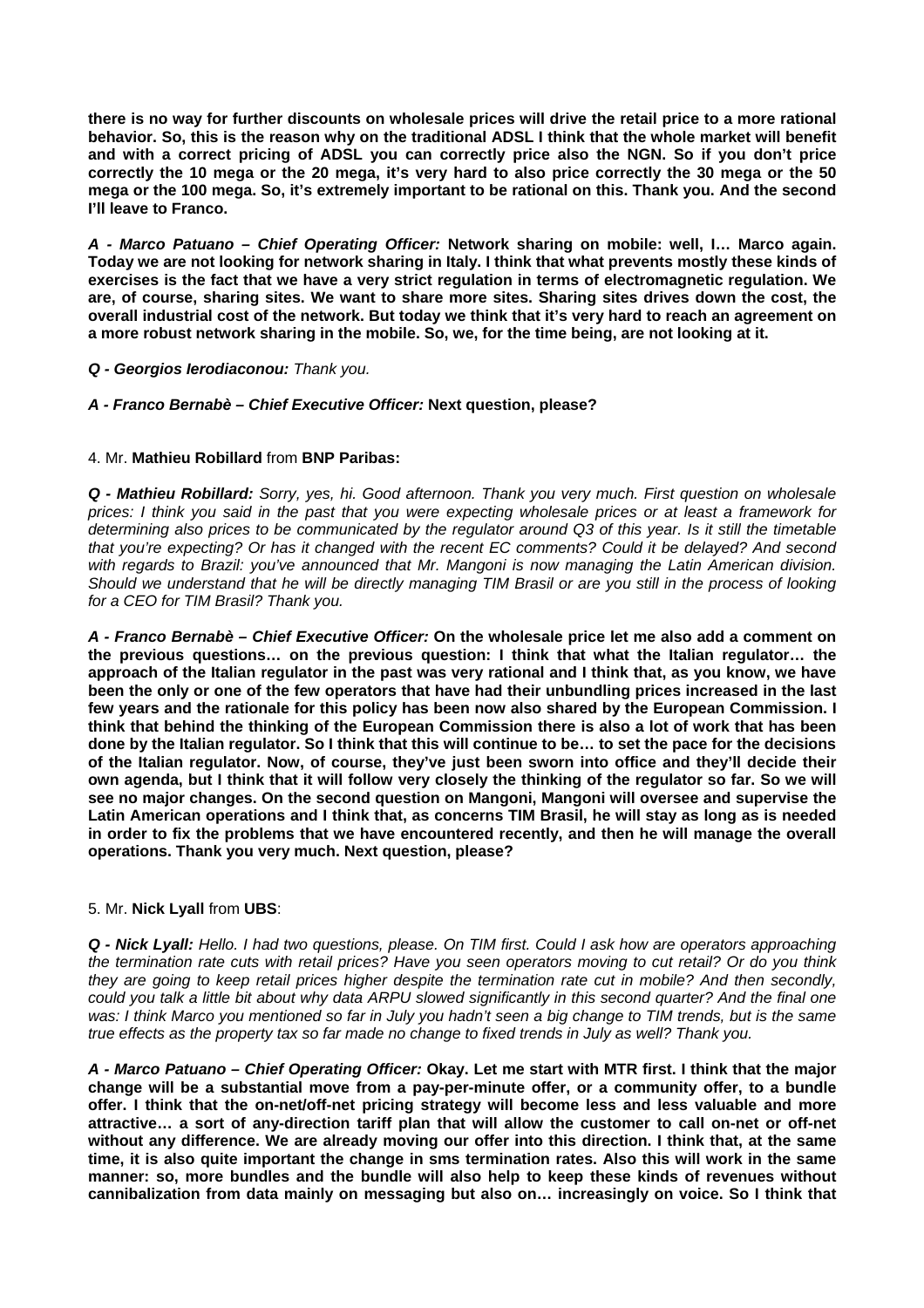**the MTR cut and the sharp cut will work in this way. The second question was on ARPU data: in the consumer segment, I would say that it is almost flat. Of course, when you increase so massively the penetration of the small screen, it's clear that you will start catching people with a lower propensity to a massive usage. So this is something that has to be kept in mind. In the corporate segment, we adopted consciously, we made a decision, since the penetration is very high but we saw too many customers with high spending that was mainly driven by a sort of mispositioning on data tariff plans. So we decided to proactively reposition them on more adequate tariff plans, so we decided to limit these very high increase in data revenues, because we think that sooner or later we had to pay the bill. So it's better to be proactive and work on the fidelization of the customer. Revenues fixed July: I see them almost in line with June. Remember that a year ago we also had the effect of the monthly fees we increased. This year, given the economic situation, it was not very popular to increase once again the monthly fees, so we decided to act only on price simplification, which is working, I would say, fairly well. So I don't see July revenues very much different from June. Thank you.** 

#### *Q - Nick Lyall: That's great. Thank you.*

### *A - Franco Bernabè – Chief Executive Officer:* **Next question, please?**

#### 6. Mr. **James Britton** from **Nomura**:

*Q - James Britton: Thank you very much. I've just got one question, really, on the cost side. Can you just clarify what the change has been to the labor law and how that might impact your ability to introduce headcount plans? And what plans do you have to initiate another round of personnel reduction in the medium term? Thanks very much.* 

*A - Franco Bernabè – Chief Executive Officer:* **The changes in the labor law have made more flexible the restructuring of the labor force, of course with some constraints, but they represent a big improvement compared to the past situation. I don't think that they will have any major impact in positive or negative terms on our policies, in fact they will help our policies in improving efficiency on… of course, one of the major impact was the pension reform that was taken six months ago and that has brought retirement age from on average 60 years to now 67 years. So that will make a big difference. But I think we have shown in the past to be capable of innovating very much, of finding innovative ways to improve our efficiency, and we will keep in the future along the same lines. I think that we have no major restructuring problems to introduce. Of course, there will be efficiency gains that will be obtained over the next few years, there is a precise plan and, perhaps, given the role of Italy with respect to this, Marco will elaborate on this, but I'm very positive. I'm positive on the reforms. I think that the reforms have introduced a great improvement in the Italian environment and will help us also in our restructuring processes.** 

*A - Marco Patuano – Chief Operating Officer:* **Yes, just two comments. One is: even if the welfare law has been changed, our plan, our project that was intended to have an early retirement for a precisely identified group of people who were close to the age of retirement has been confirmed. So we will benefit for early retirement procedure for another 2000 people with the old parameters of the law and not with the new one, which is quite important. And this has been possible because we… last year we have been the first to agree with the government on this restructuring process. Second, more structural: I think that when you look globally to a traditional telco operator we tend to consider the employees all together and inside the employees there are many different professionalities. And different professionalities ask for different treatments in terms of rationalization. You can't apply the same medicine to customer care or field technicians. So we have fairly little problems in some sectors in which the internal cost of labor is very much the same, if you compare with the outsourcing, and there are other areas in which what we need is to reduce the overall cost of labor, which is not only the wage, it's the overall cost of labor. There is a third group of activities in which we simply have to be thinner. So we have to reduce our total number. So I think that this is quite important. Let me just underline a very, very last comment: you know that this year the national labor contract was expiring, which has not been renewed for the time being, which is giving us for the first half a benefit in terms of total cost of labor. I'm fully confident that the Unions will agree with us a good new plan for a good new contract for the next horizon. I really very much appreciated the fact that the Unions approached the discussion table with a very constructive approach. And this is extremely important not only for Telecom Italia, but for the whole country. Thank you.**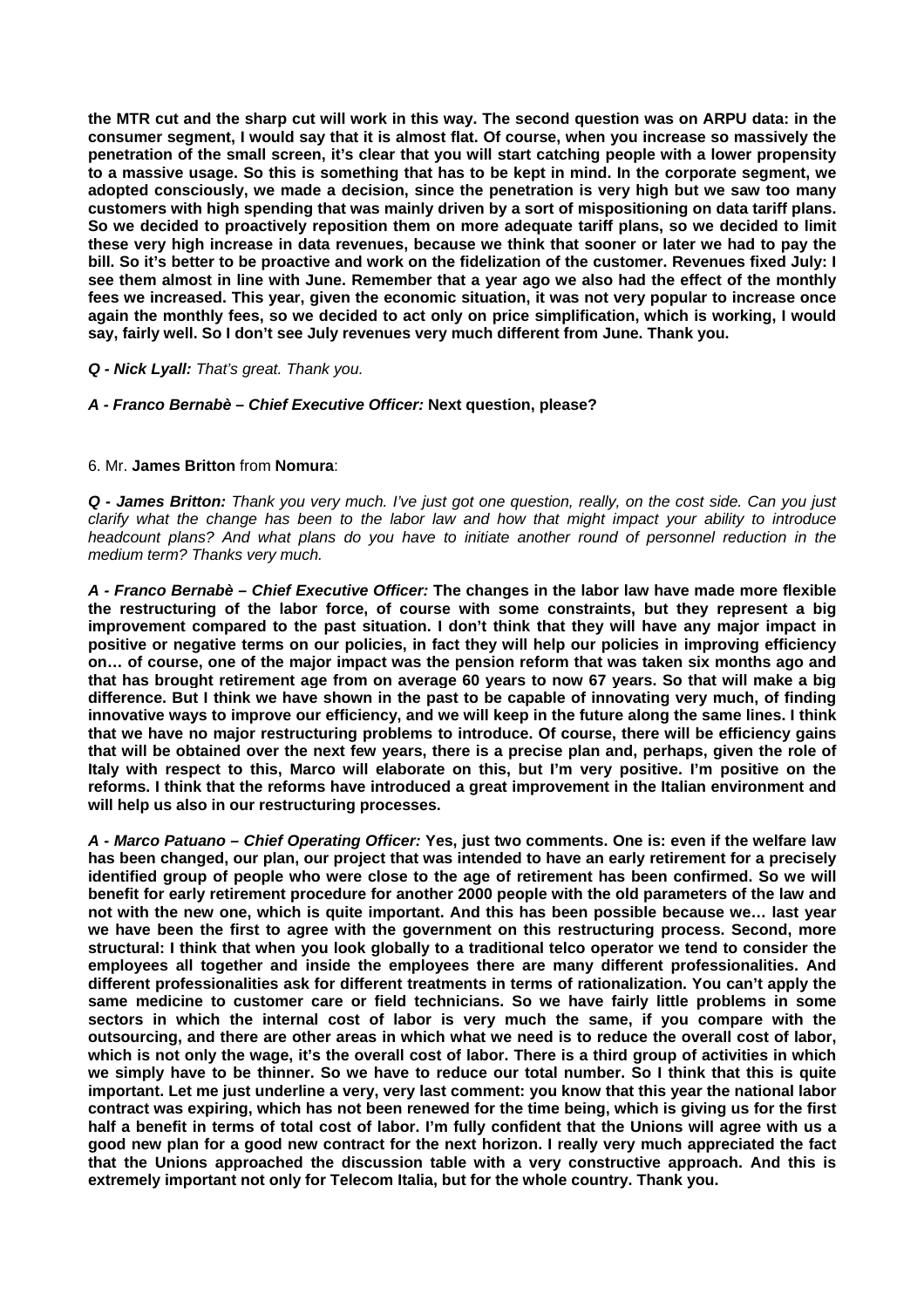# *A - Franco Bernabè – Chief Executive Officer:* **Next question, please.**

# 7. Mr. **Tim Boddy** from **Goldman Sachs**:

*Q - Tim Boddy: Yes, thanks. I had a couple of housekeeping questions. The other line in fixed… in the fixed line domestic business grew nearly 30% year-on-year. I wonder if you could just clarify what's in that. And then if you could update us on your progress in potentially looking to dispose TI Media, which on these results I guess has negative EBITDA and significant debt. Is it really possible that you could dispose such a business? Lastly, I just wondered if you could help me understand just once again the dynamics in mobile: it sounds like from what you've said June was materially weaker than the 7.5% decline overall you reported in service revenues and you're about to have an MTR cut of 50% on roughly 10% of revenues. So I just… I mean, it sounds to be like that business could be down as much as 15% in the third quarter. I just wondered if you could make sure I didn't misunderstand anything in that trend. Thanks very much.* 

*A - Franco Bernabè – Chief Executive Officer:* **Sorry, Tim, could you repeat the first one? We didn't get exactly the first question.** 

*Q - Tim Boddy: It was just: in your domestic fixed business there was quite strong growth in the other line and I wondered what was in that. Because it grew quite sharply. We can perhaps pick it up offline.* 

*A - Franco Bernabè – Chief Executive Officer:* **Yes, I think we can pick it up offline.** 

# *A - Moderator:* **Okay, we'll take this one with more details.**

*A - Franco Bernabè – Chief Executive Officer:* **…something that you were mentioning. Next question, please.** 

*Q - Tim Boddy: And sorry, just on the… on the clarification about mobile would be really helpful. Have I understood properly that June was materially worse than the rest of the quarter? And then you have to add the MTR cuts on top to get a trend for the third quarter.* 

*A - Marco Patuano – Chief Operating Officer:* **The MTR cut … the MTR cut is not… well, of course it's affecting the top line, but, as I explained several times, it will not affect our profitability, because what is important to say is that we offset the impact on profitability because of the interconnection costs. So we have almost 1/3 of the market in the mobile but we have 2/3 of the market in the fixed lines. So this, of course, when you look at the balances, this ends up with a slightly positive effect on marginality. So, it's true and it's exactly the reason why this time I underlined that the usage generated service revenues, because in our case, of course we are slightly different from the rest of the market, but in our case any cut in the top line for MTR is offset at the EBITDA level. So, then, yes, June was slightly worse than May, mostly on business and top customers, but I don't think it will be something that will structurally prevent us from reaching our targets. On consumer, of course, keep in mind what I said at the beginning, some extra competitiveness in the market that in July is still there but we see early signals of a slightly better trend. I think you asked on TI Media, if I was not wrong?** 

### *Q - Tim Boddy: Yes, thank you.*

*A - Franco Bernabè – Chief Executive Officer:* **On TI Media the process is proceeding, we have a number of declarations of interest, there is a very formal process going on, and we will announce as soon as we have something to announce we will be announcing it, but our forecast is that we will be closing by the end of the year. Thank you. Next question, please.** 

### 8. Mr. **Torsten Achtmann** from **JP Morgan**:

*Q - Torsten Achtmann: Good afternoon. Two questions, please. The first one on working capital: it has shown significant improvement in the second quarter, looking to the rest of the year, do you think you can get working capital consumption into positive, i.e. that working capital can start to produce cash for you? Or*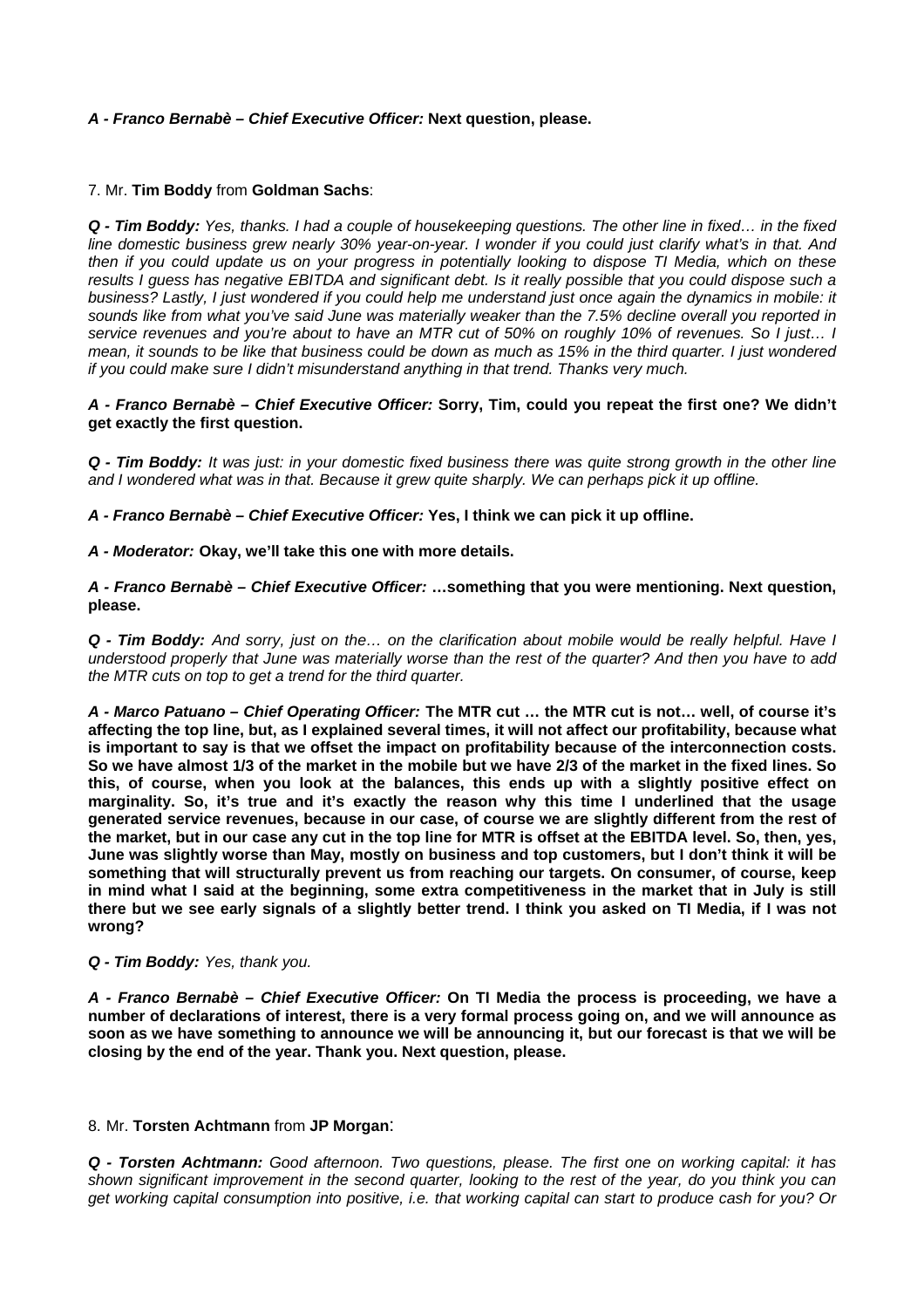*is that… would that be too optimistic? And the second question is on Brazil, where, round the top line was 7% in the second quarter; where do you expect acceleration in the second half from the second quarter will come from? Is it mobile data or is that elasticity on the MTR cuts? Thank you.* 

*A - Franco Bernabè – Chief Executive Officer:* **Thank you. I'll ask our Group Controller to respond. De Angelis.** 

*A - Stefano De Angelis – Group Controller:* **In the… in the first half we had a positive contribution, in terms of comparison year-on-year, from the working capital of 60 million. As you remember, we had a completely different result in the first quarter and we were quite confident to recover soon. For the second part of the year, our expectation is to maintain or have another slight improvement in this comparison in terms of year-on-year. Just keep in mind that last year we had a negative contribution for the working capital for the full year of approximately 400 million. And this year we expect to have a better figure, as we stated, of approximately 100-200 million.** 

*Q - Torsten Achtmann: Okay. And, sorry, just to clarify: that would be less outflow and not inflow of 100- 200 million.* 

*A - Stefano De Angelis – Group Controller:* **Less absorption, so outflow.** 

*Q - Torsten Achtmann: Okay, perfect. Thank you.*

*A - Stefano De Angelis – Group Controller:* **You asked about the second half in Brazil: the situation in Brazil, if we look at the fundamentals of our industrial plan and our budget, we are confirming the situation that we still consider to have very huge opportunities coming from the voice, data and broadband wireline markets. In the second quarter we suffered the impacts of the MTR and an aggressive reaction from our competitors. We have in our forecast the adoption of a new tariff plan that will confirm our innovative approach, the data and the value-added services are still confirming a very important growth of 40% in the second quarter. Long-distance is suffering, just because our competitors copied our offer, but considering our pure mobile approach in the voice we are confident that we may find new revenue streams that will give us the opportunity to confirm a double-digit growth for the second part of the year in the top line of Brazil.** 

*A - Franco Bernabè – Chief Executive Officer:* **Next question, please.** 

*Q - Torsten Achtmann: Thank you.*

### 9. Mr. **James Ratzer** from **New Street Research**:

*Q - James Ratzer: Yes, thank you very much. I have two questions, please. The first one was just regarding your fixed line consumer tariff simplification that you put in from July this year: I was just wondering if you could run through there exactly what you've changed in a bit more detail and what impact do you think that can have on revenues, both this quarter and beyond? And then the second question, please, was looking beyond 2012 and into 2013 and 2014 I think your… the industrial plan you set up in February of this year*  was to look for domestic EBITDA stabilization. I was wondering if you could just confirm to us that you're still *happy with that outlook and, if so, what do you think will be changing from here to drive that improvement in EBITDA? Is that driven by the economy? Is that something structural in the business? Or is there more cost cutting you see to bring the EBITDA trend back to stable? Thank you.* 

*A - Marco Patuano – Chief Operating Officer:* **Okay. The first question is the new price simplification. In Italy the pricing structure for the fixed was quite traditional and, let me say, technologically speaking, quite old-fashioned. Because until one year ago we had different prices for peak hours and off-peak time, we had different prices for working days and non-working days, long-distance and local calls. So, it makes the whole portfolio very complicated to communicate, nobody at the end knew exactly what was the price, apart from very general convictions, like "local calls are cheap" or "long-distance calls are expensive". And then if you asked people "what's the price?" nobody knew it. Even worse because the mobile started to clean up all those differences: so, no difference between peak and off-peak, no difference between local calls and long-distance calls, and people enjoyed it, because it was much easier to communicate, much easier to understand. So, one year ago we cancelled… and, very last, the industrial price of a long-distance call and a local call is very much the same. So, what we decided one year ago was: step 1, we cancelled the difference between**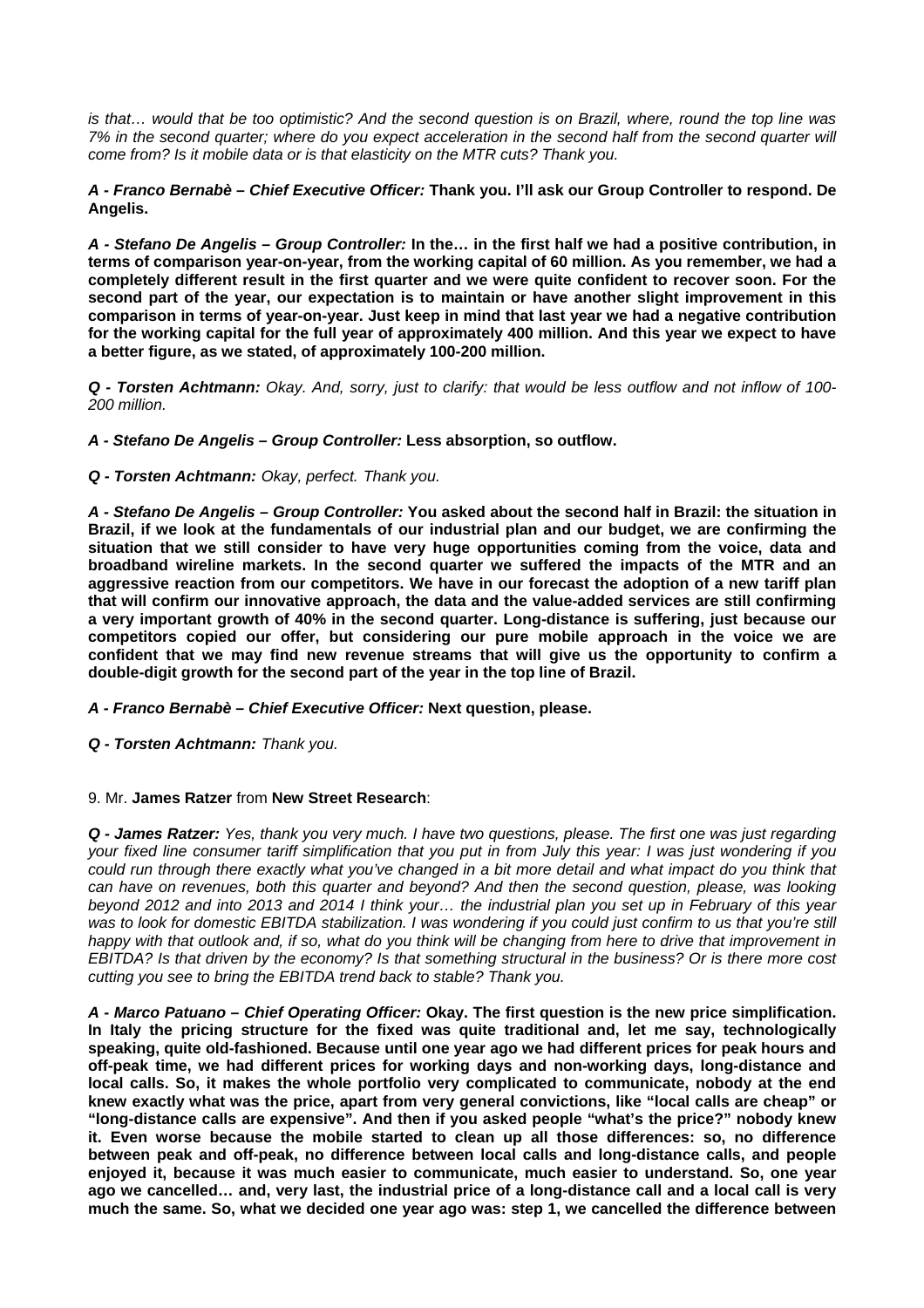**peak and off-peak, and working days and non-working days. This year, we have cancelled the difference… we have just one plan, simple tariff, that is fixed-to-fixed calls, national calls, no matter if it is local, no matter if it is long-distance, it is night or day, Sunday or Monday. So, just one simple tariff. Of course, once it is clear, people use it slightly more and then, when you fix an average price, of course, with such big volumes, also small roundings can make the difference. I'll leave to Franco for the second part of the question.** 

*A - Franco Bernabè – Chief Executive Officer:* **You're asking us what will happen in 2013 or 2014, but you see that the markets don't even have the visibility for the next two or three hours, so I must say that it is a little bit difficult to answer to a question like this. But, in any case what I can say is that we have been managing the company under the worst conditions since the Great Depression of the 30s, and what we promised, especially in terms of debt reduction, and therefore of cash-flow generation, we achieved. We promised to be below 30 billion at the end of 2011… around 30 billion at the end of 2011 and we achieved that. We promised a further decrease in our debt level in the next two years, which will be driven mostly by the stability of the EBITDA generation, and we will achieve it. So, the only thing I can say is that, despite the fact that the macroeconomic environment is so bad, we have done all necessary… whatever was necessary, in the particular circumstances in which we have managed the company, to do whatever was necessary to achieve our targets. And this we will continue to do.** 

*Q - James Ratzer: And do you think… is…*

*A - Moderator:* **Yes? Please continue. Do you have a further remark to make?** 

*(…)* 

*A - Franco Bernabè – Chief Executive Officer:* **We have probably lost the line with somebody. Well, next question, please.** 

# 10. Mr. **Stanley Martinez** from **Legal & General Investment**:

*Q - Stanley Martinez***:** *Good afternoon, gentlemen. And thank you for taking my single question, which is back to the year-end net debt target. I recognize there's always been a second-half skew to Telecom Italia's net debt reduction due to the timing of the dividend payment. But even so, and even bearing in mind the 770 million of debt tenders announced last month, I think that the 2.4 billion euros required this second half seems to many of my counterparts to be a bridge too far. So my question is whether having already captured better-than-seasonal working capital contribution in Q2, is it right to use the Telecom Italia Media proceeds and the normalized 2.4 billion euros of free cash-flow generation from 2011 as the actual bridge to your yearend targets and maybe whether there are any additional levers that you might deploy around that to achieve your target? Maybe on cash taxes, or on capex, or in, you know, commercial costs in the domestic business that we were not immediately thinking about.* 

*A - Franco Bernabè – Chief Executive Officer:* **Well, I mean, the math is simple: last year we had an outflow in the second half of 2011 that was in the amount of 1 billion 223 million euros for the Italian LTE license, then we had 446 million euros for the acquisition of AES, that means that, given the amount of cash that we have generated in the second half of last year, which was 2.4 billion euros, I think we are more than comfortable in getting to the targets we have said. Our plan, of course, allows for contingencies, for example a speed of NGN investments is demand-driven if the economic recession continues and consumer demand becomes impacted materially we will slow down capexing. It's the normal business in managing a large company that has many leverages to pull, but I think that the key figures, which were the ones that I quoted before, make the largest impact on last year's absorption versus generation of cash-flow. I think that I can reaffirm that we are confident that we will be there by the end of the year.** 

*Q - Stanley Martinez***:** *Okay, well, thanks for the reassurance. I just wanted to make sure that there was nothing in the free cash-flow generation in the second half this year that would be materially different from the second half last year and this seems… you seem pretty certain with that.*

*A - Franco Bernabè – Chief Executive Officer:* **There are no M&A that we envisage. So, I mean, there will be no usage of free cash-flow generation for this kind of thing. So, I mean, you're right.**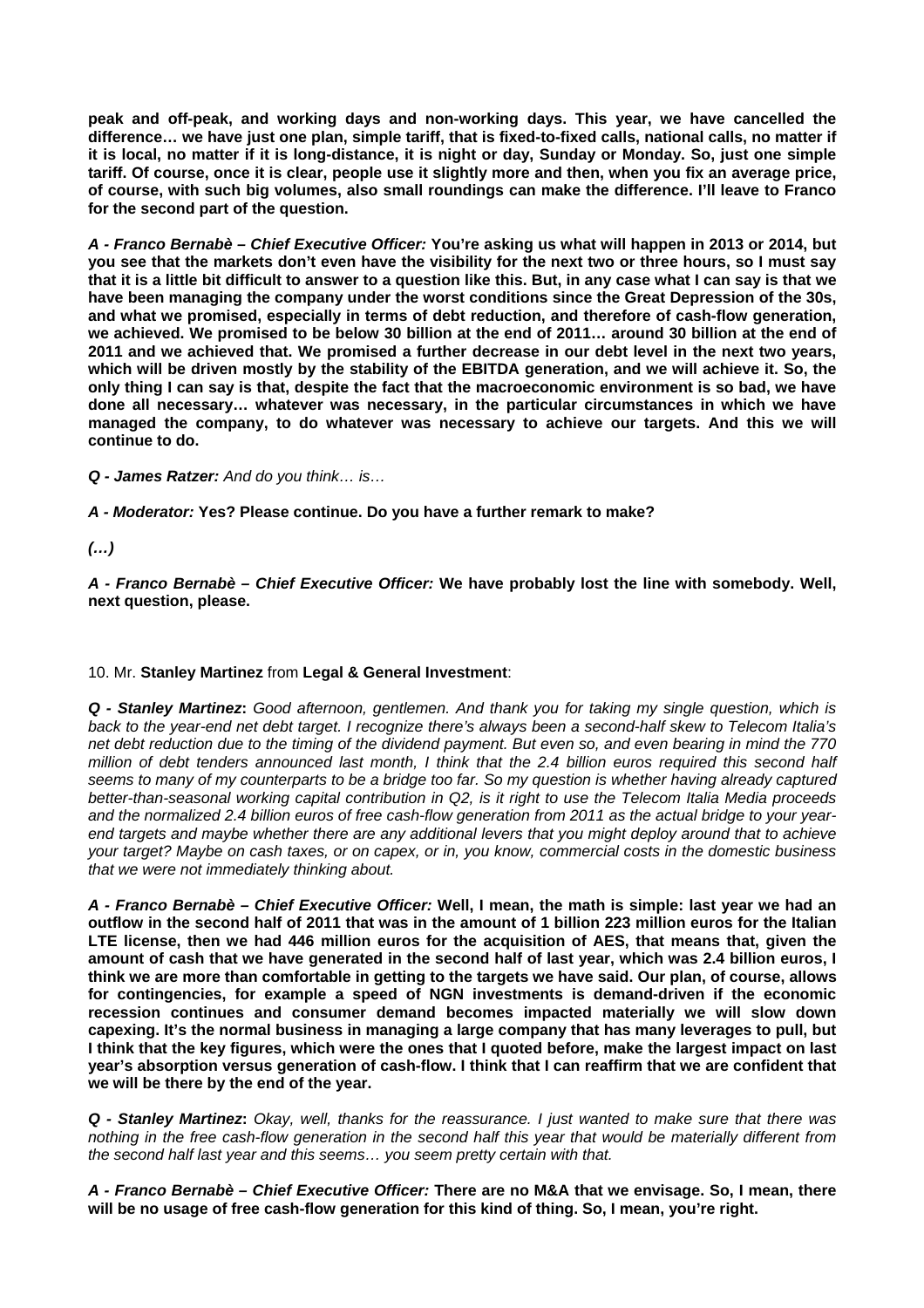- *Q Stanley Martinez***:** *Very good. Thank you.*
- *A Franco Bernabè Chief Executive Officer:* **Thank you very much. Next question, please.**
- *A Moderator:* **We are moving now to our last question.**

### 11. Mr. **Paul Marsh** from **Berenberg**:

*Q - Paul Marsh***:** *Yes, thank you. I just have one question, relating to the wireline network. And some of the excitements that surrounded the wireline network a few weeks back, when I think your shares were up, like, maybe 10% in 2 days, that the idea that it might be split into this joint-venture with the government or with the FSI. And at the time there was some discussion in the press about whether the former regulation could change for the wireline network away from a lyrics-style regulation and towards a more utility-style regulated asset base. And I'm just wondering: is that a realistic prospect at all for the wireline network to be regulated going forward?* 

*A - Franco Bernabè – Chief Executive Officer:* **Well, you see, I think that and, as we discussed at length before, the changes in attitude by Neelie Kroes and the European Union, are a general framework. But it moves from the recognition that without incentivizing, or creating a concrete incentive for investments there will be not the achievement of the digital agenda for 2020 in the European Union and we will all miss, I mean the European Union will miss all the targets for the digital improvement. So they need to create space, they need to create incentives; they need to create the boost for investment. So I think that what Neelie Kroes said goes in the right direction. Now it has to be transformed into a detailed directive, then it has to be taken up by the national regulatory bodies and transformed into a detailed new regulatory environment. As I have stated clearly a couple of times during this session, the Italian regulator has always been very, very concerned about the fact that, unless you create an incentive there, there will be no investments in next-generation networks. So I'm very confident that, given the fact that the most rational approach is a regulated asset-based approach, and therefore all the mechanisms for determining the risk premium and, of course, then, as in any regulated asset-based approach, you have to create a risk premium and then you have to give back to the customers the improvement in efficiency that you gain, which is, in fact, what we have been doing and what will be done. So what was missing was a concrete incentive mechanism. And now we have it. At least in principle. So I think that… I think it's really something that changes deeply, very deeply, the future of the telecommunications industry in Europe. I think it is a major step forward for changing the future of our industry in Europe.** 

*Q - Paul Marsh***:** *But… but I don't see in anything that the regulator… that the EC has proposed so far anything which suggests a move away from lyrics, for copper networks and a move toward a regulated asset-based approach. Are you hearing something different out of the EC?* 

 *A - Franco Bernabè – Chief Executive Officer:* **Yes, I mean, if you've heard not the lyrics but the bad songs of the past…** 

### *Q - Paul Marsh***:** *Sure.*

*A - Franco Bernabè – Chief Executive Officer:* **…when they kept saying that copper prices needed to be reduced in order to create incentive, or the disincentive to keep on the copper prices a move to the fiber optics networks, now the music has completely changed. I mean, Neelie Kroes herself declared several times, and there was a big… a big title on the FT, I remember, 9 months ago, when Neelie Kroes said: "Prices of copper must go down". And now the approach has completely changed.** 

# *Q - Paul Marsh***:** *Sure.*

*A - Franco Bernabè – Chief Executive Officer:* **Of course, now there is no concrete and there is one very important point that is also a very fundamental change, that is that while Neelie Kroes and the regulators in Europe declared that there needed to be a cost orientation on next-generation networks, now Neelie Kroes has clearly stated that there is no cost orientation on next-generation networks.**